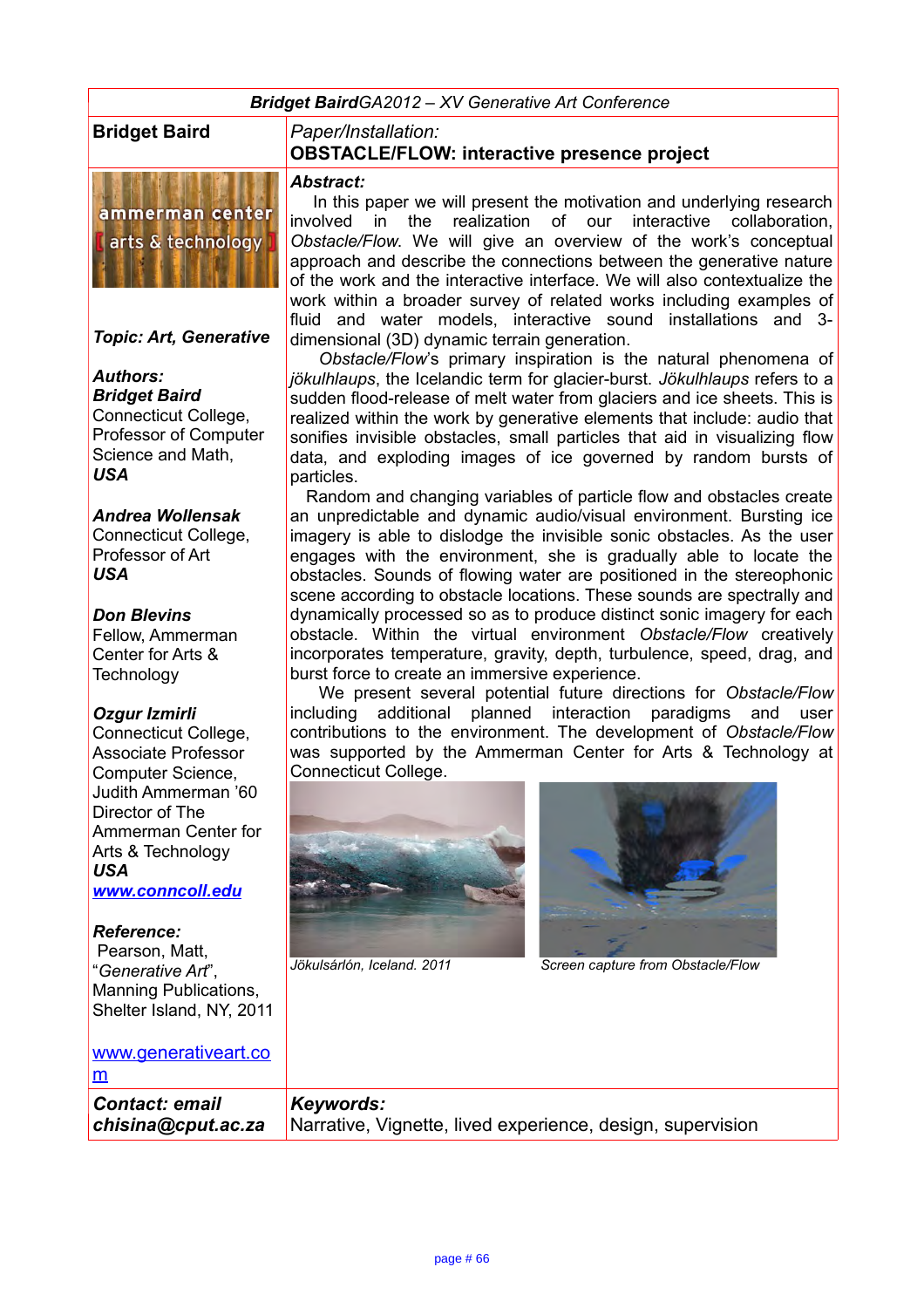# **OBSTACLE/FLOW: Interactive Presence Project**

**Prof. Bridget Baird, PhD** 

*Department of Computer Science, Connecticut College, New London, CT USA www.conncoll.edu/CAT e-mail: bbbai@conncoll.edu* 

**Prof. Ozgur Izmirli, PhD** 

*Department of Computer Science, Connecticut College, New London, CT USA e-mail: oizm@conncoll.edu* 

#### **Prof. Andrea Wollensak, MFA**

*Department of Art, Connecticut College, New London, CT USA e-mail: ajwol@conncoll.edu* 

# **Abstract**

In this paper we will present the motivation and underlying research involved in the realization of our collaboration, *Obstacle/Flow*. We will give an overview of the work's conceptual approach and describe the connections between the generative nature of the work and the interactive interface. We will also contextualize the work within a broader survey of related works including examples of fluid and water models and interactive audiovisual work.

*Obstacle/Flow*'s primary inspiration is the natural phenomena of *jökulhlaups*, the Icelandic term for glacier-burst. *Jökulhlaups* refers to a sudden flood-release of melt water from glaciers and ice sheets. This is realized within the work by generative elements that include: audio that sonifies obstacles, small particles that aid in visualizing flow data, and exploding images of ice governed by random bursts of particles.

We will present several potential future directions for *Obstacle/Flow* including additional planned interaction paradigms and user contributions to the environment.

# **1. Background and Motivation**

The authors have been working collaboratively on a number of interdisciplinary projects under the auspices of the Ammerman Center for Arts and Technology at Connecticut College (New London, CT, USA). The mission of the Center is to facilitate creative collaboration and experimental investigation at the intersections of Arts and Technology, forging interdisciplinary partnerships and creating opportunities for students and scholars to think outside of disciplinary boundaries.

Over the last ten years, the authors have worked on several interactive and generative audiovisual installation pieces featuring poetry, video processing, sound and audio processing, virtual reality exploration and intelligent agent-based software.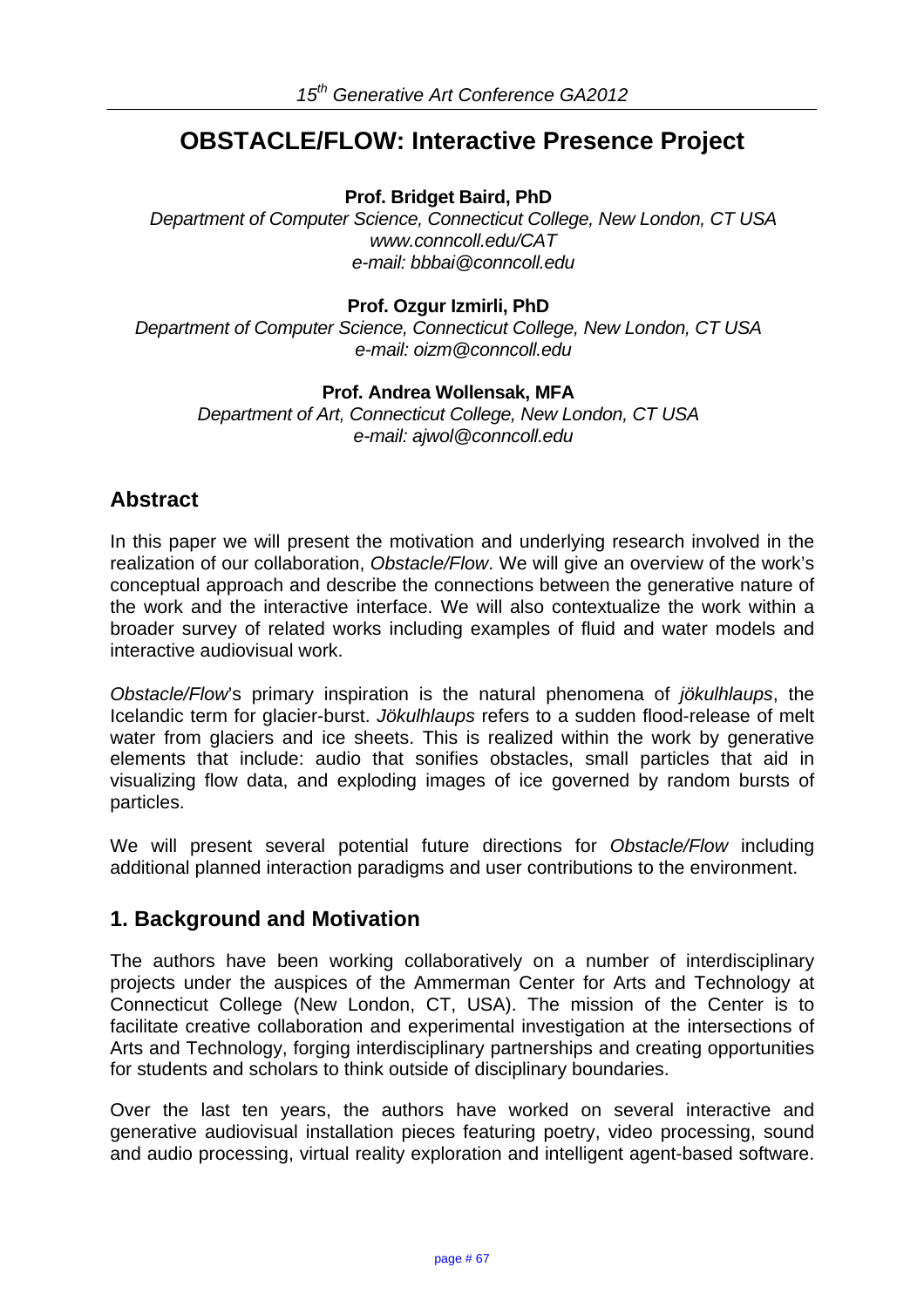The current work developed from, and extended, a recent site-specific project by one of the authors that focused on connections between personal place-based narratives of Iceland citizens and the dynamic and unique landscape of that country. Struck by the ubiquity of ice-covered volcanoes that make the dynamic and unpredictable phenomena *Jökulhlaups* a common term of reference and experience, the authors sought to model and explore this powerful natural force.

To being with, we established a set of core guiding principles that would govern our investigations. These included:

- 1. A desire to connect the experience of this dynamic natural phenomena to identifiable behaviours within a virtual space, and
- 2. To develop agent-based models applied to generative visual art that are creatively inspired by glacial-burst motion behaviours, and
- 3. To iteratively develop and refine emergent visual behaviours that develop within our work and connect them to data-driven audio processing of natural sounds.

# **2. Dynamic Landscape:** *Jökulhlaups* **and Iceberg Flows**

One of Iceland's many unique and fascinating features is that many of its volcanoes are covered with ice. Because of this, when volcanoes explode, the ensuing behaviour is mysterious and hard to predict. Ash and melt water form under the ice cap. After some amount of time, this mixture finds its way out of the ice cap (Figure 1), and the sudden release of force dramatically alters the landscape below. Even after the eruption, no one is quite sure what will happen next and in which direction the water will flow.



*Figure 1. 1996 Iceland Jökulhlaup: subglacial eruption on the Vatnajökull ice sheet.*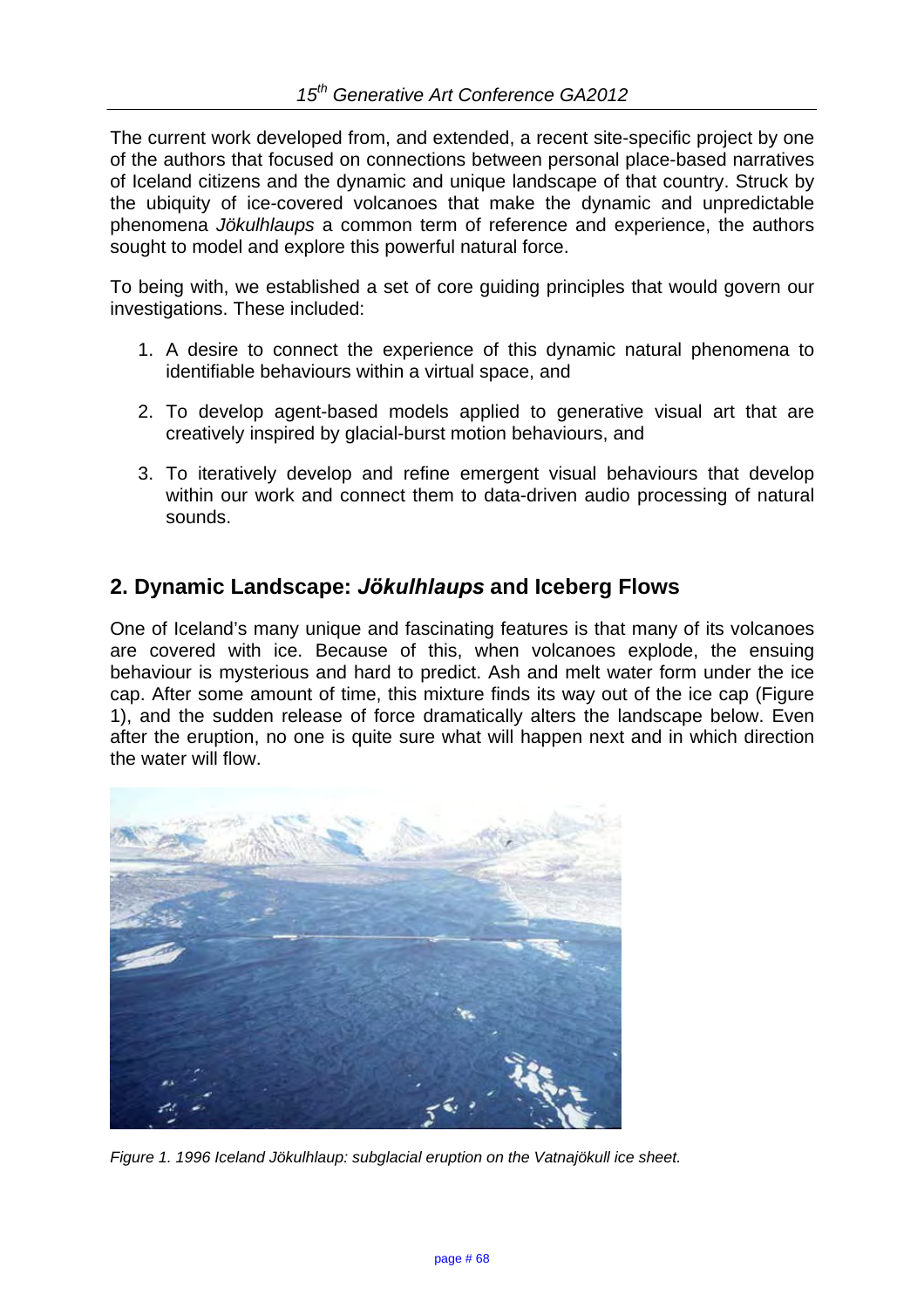In addition to modelling the behaviour of *Jökulhlaups*, the authors were motivated by another common sight in Iceland — the small icebergs that break off from the ice caps during summer months and flow down rivers to the ocean, periodically running aground and colliding, and then clogging beaches until they melt or drift away (Figure 2). Within *Obstacle/Flow,* it was decided to use this iceberg spawning and lifecycle model as the inspiration for the physics-based obstacle interactions and collisions.



*Figure 2. Ice released from glaciers, Jökulsarlon, Iceland 2010. Andrea Wollensak* 

# **3. Related Work – Inspiration**

In addition to being inspired by the natural phenomena described above, *Obstacle/Flow'*s use of fluid dynamics, particle effects, interactive controls and audiovisual effects were influenced by both scientific and artistic models.

# **3.1 Fluid Dynamics**

For *Obstacle/Flow'*s fluid dynamic behaviours and artistic representation, we were motivated both by recent development in software-based real-time fluid dynamic visual modelling as well as selected new media works featuring fluid elements.

Software fluid dynamic simulation has been driven in large part by developments in gaming and graphic processing unit (GPU) programming, for example Jos Stam's *Real-Time Fluid Dynamics for Games* paper based on Navier-Stokes equations which inspired Memo Atkin's open-source real-time fluid simulation library for Processing (Java) and openFrameworks (C++).

Artist Char Davies has created a number of immersive pieces featuring entrancing fluid textures including *Osmose* (1995). In *Stream* (1991, Figure 3), Ms. Davies made a series of computer-generated still images, produced by creating 3D models in virtual water-like space and then moving the computer's camera to capture the desired framing. In realizing Obstacle/Flow, we were inspired by the artistic use of fluid-based textures that Ms. Davies employed to dynamically enrich the synthetic landscape of virtual space.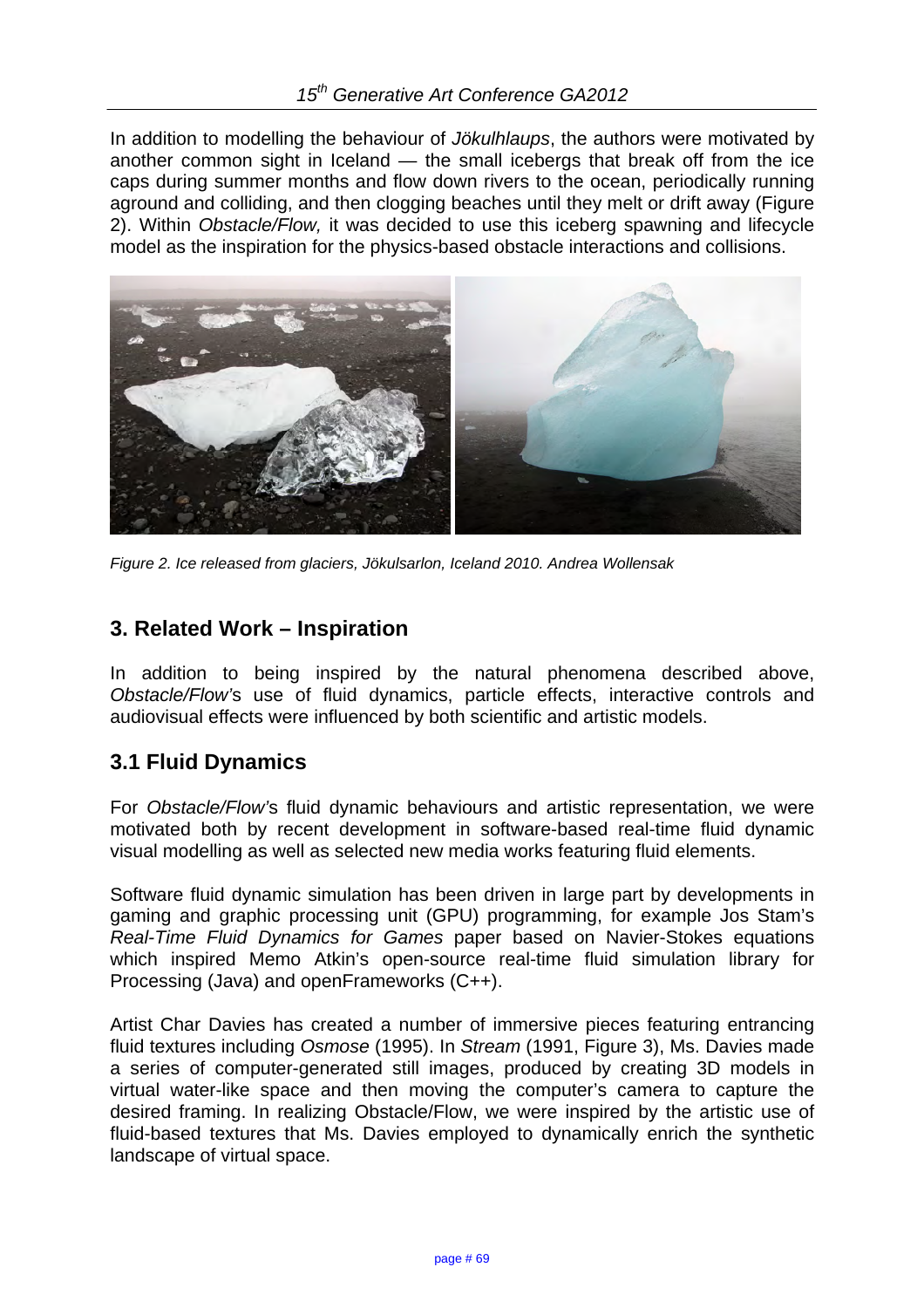

*Figure 3. Char Davies, Stream, 1991 digital print from The Interior Body Series* 

# **3.2 Particle Effects**

Particle Effects have been used extensively for CGI and games to generate realistic explosions, trails, smoke and other dynamic transient effects. Particles are often combined with agent behaviours and simulations of physical forces. In *Obstacle/Flow*, particles interact with obstructions, are subject to physical forces and fluid simulation, and follow the contours of 3D-surfaces towards the viewer. We were inspired by artworks that contain playful uses of particles such as Camille Utterback's *Text Rain* (1999). Additionally, since we were using the software environment Processing, we carefully reviewed many of the tutorials, examples, and art work found in the Processing web site and exhibition area [1].

# **3.3 Interactive Features and Audio**

In the past, the authors have collaborated on a number of interactive audiovisual virtual environments and installations. For *Obstacle/Flow,* we decided to allow the user to trigger Jökulhlaups and to trigger the creation of randomly placed obstacles in the virtual landscape.

In previous works the authors have examined the ability of the user to control the interaction through gestures and movements (in works such as DEEP/PLACE [2], Red Ball [3], virtual conducting [4], dance pedagogy [5]). Various input devices have been used in these works, including gloves, sensors, Kinect, motion capture and even haptic. *Obstacle/Flow* represents the first time the authors have used the Processing java-based programming framework for rendering the visual environment and handling user interactions, incorporating them more closely with the random and generative processes used to spawn entities and influence their behaviour.

The authors have long been interested in the interaction of the various senses in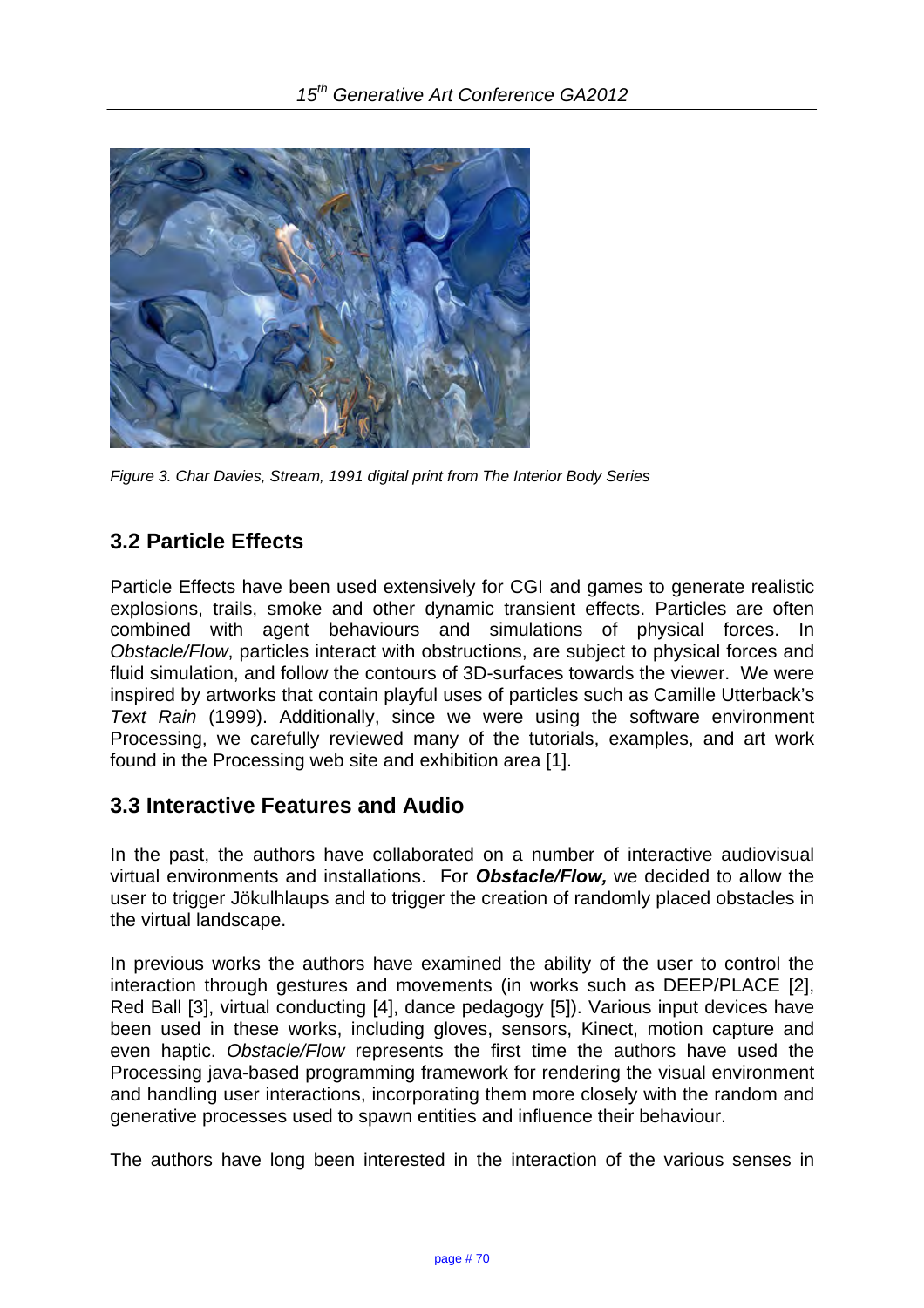determining a user experience. In particular, audio has occupied a significant place in these considerations. Thus, for example, the authors have investigated the role of audio in way-finding [6], on how the conductor's motions influence ensemble performances [4], in the design of interactive multi-modal objects and the effects of multi-modal interactions in virtual environments [7, 8, 9, 10], and in cross-modal generative presentations [11, 12].

## **4. Generative Art Processes**

A high-level taxonomy of Generative Art [13] typically distinguishes three major categories (Figure 4). *Ordered* approaches use deterministic and/or rule-based procedures as creative methodology, and include data visualization mappings of data sets to visual structure and parameters. *Disordered* approaches make use of nondeterministic randomness, probability and distributions to control and influence actions. *Complex* approaches contain both ordered and disordered processes and are typically characterized by the potential for unexpected emergent behaviour, such as many of the notable objects of Chaos Theory and aggregate agent behaviours such as swarming and flocking. Artwork that is *interactive* offers additional possibilities for allowing user input and gestures to influence these generational processes.



*Figure 4. High-Level Taxonomy of Generative Art Processes*

*Obstacle/Flow* makes use of these approaches as follows:

- Ordered physical simulation of fluid dynamics (producing current in which the particles move).
- Random parameters used to place particles and construct obstacles in the flow.
- Random associations between sonic resources, parameters and the obstacles.
- Ordered and chaotic behaviour to produce the obstacles, resulting in emergent forms.
- Probabilistic methods that govern the spawning of particles and add noise and jitter to their movement (in addition to the physical forces acting on them).
- Interactive user interventions to spawn Jökulhlaups burst behaviour, associated ice-oriented imagery and to generate new obstacles.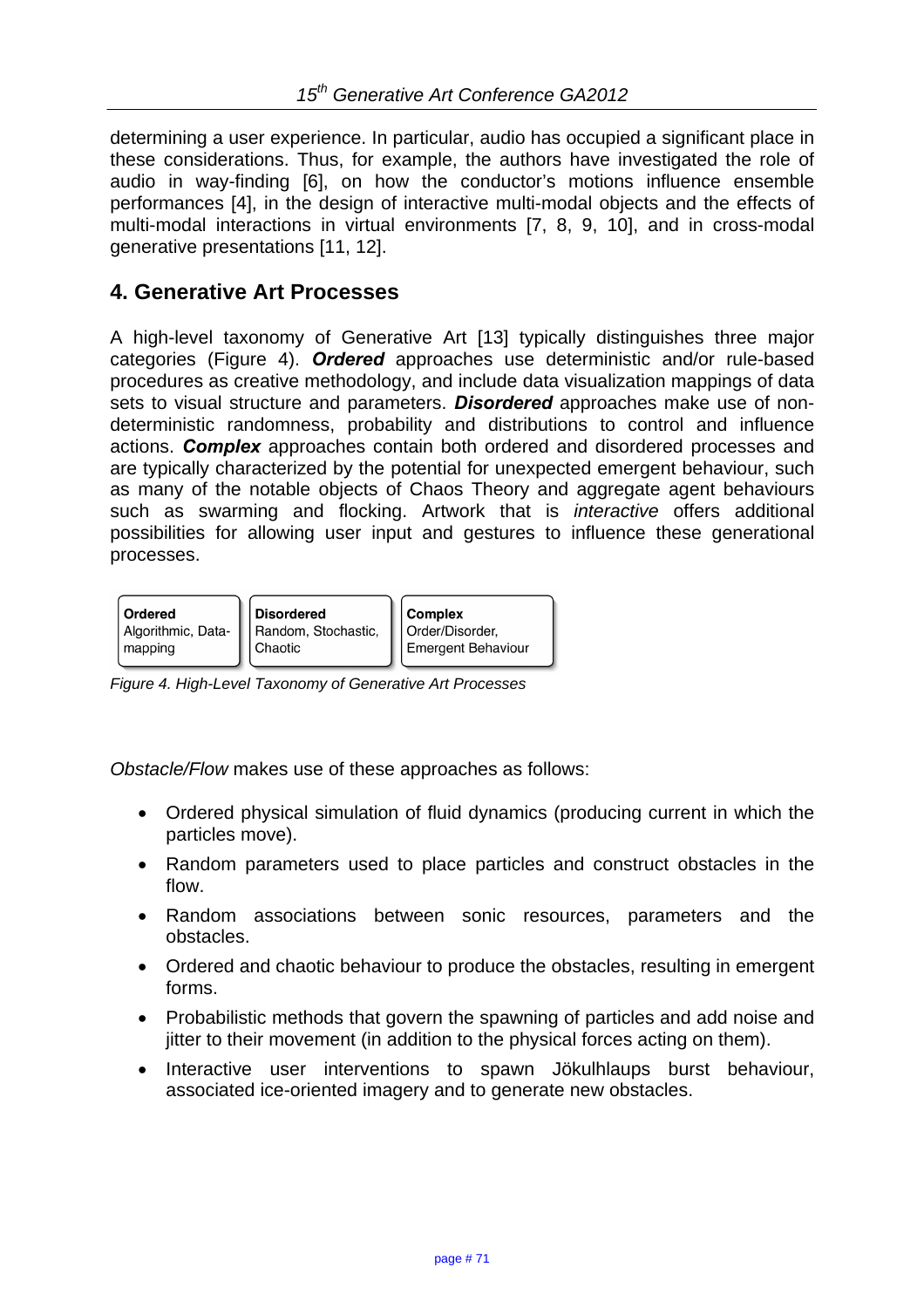# **5. High-Level Obstacle/Flow Structure**

Figure 5 shows the high-level structure of the *Obstacle/Flow* environment.



*Figure 5. High-Level Organization of Obstacle/Flow Simulation models* 

The three main layers of the *Obstacle/Flow* architecture can be characterized as:

- *Spawning*—rules that govern the creation and initial characteristics of particles as well as the rules that govern the creation and initial characteristics of obstacles.
- *Forces Modeling*—the forces that act on the particles can be broken down further into the dynamic ways in which particles respond to their environment, the movement and simulation of the fluid, and the presence of physical forces.
- *Interaction Modeling*—the ways in which user-controlled interventions (burst behaviour and obstacle creation) and entity interactions (collisions, bursts, exiting the boundaries of the virtual environment) are realized.

# **6. Generative Components**

The 3D environment represents the flow of water in a river, punctuated by Jökulhlaups, and populated with ice obstacles. The entire environment is also informed by audio that is associated with the ambient environment and localized to, and influenced by, the ice obstacles. Droplets of water advance toward the user, leaving a memory trail; as they encounter the ice obstacles their flow is diverted. The force of droplets hitting individual obstacles causes the obstacles to move downstream. Bursts of Jökulhlaups cause ice particles to be released; Jökulhlaups are also characterized by images that fill the screen and then explode.

Figure 6 shows both the droplets and the presence of several ice obstacles. The user's point of view is from a position in the river, considerably downstream from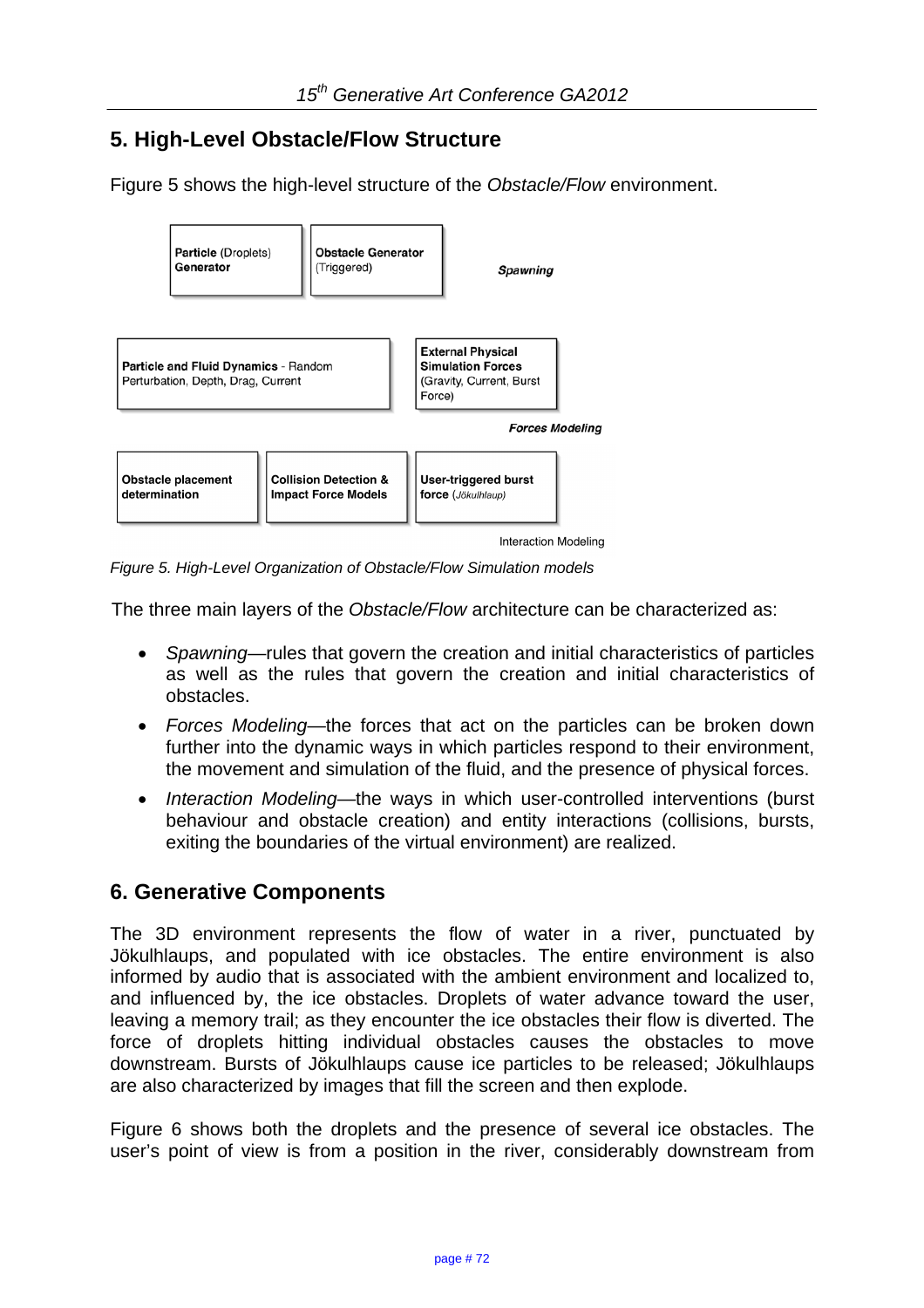where the droplets start their journey. The user is able to control certain aspects of the environment, for example, triggering the occurrence of a Jökulhlaup, optionally constrained to appear in certain zones of the screen.



*Figure 6. Image capture of Obstacle/Flow virtual environment showing three obstacles and droplet particles moving towards the viewer* 

## **6.1 Water and Ice**

The two main generative components are the spawning of droplet particles and the spawning of ice obstacles. Droplets are represented by ellipses with randomized dimensions and randomly determined locations in 3D space. The initial placement of droplets is weighted so that there is a greater probability of originating near the center of the virtual space. The size of each droplet is also determined by a random procedure and constrained within a specific range. The droplets are released in a systematic fashion. When a Jökulhlaup occurs, bursts of additional droplets are formed in a similar fashion. Their density is probabilistically determined to reflect the bursting action of a Jökulhlaup.

Ice obstacles are also spawned in a generative fashion. They are constructed by (1) randomly placing primary points in a box, (2) randomly selecting additional points near the surface, (3) moving points along a line joining the pairs of points and then (4) connecting pairs of primary points that are within a select distance from each other. The constantly changing locations and their periodic random movement to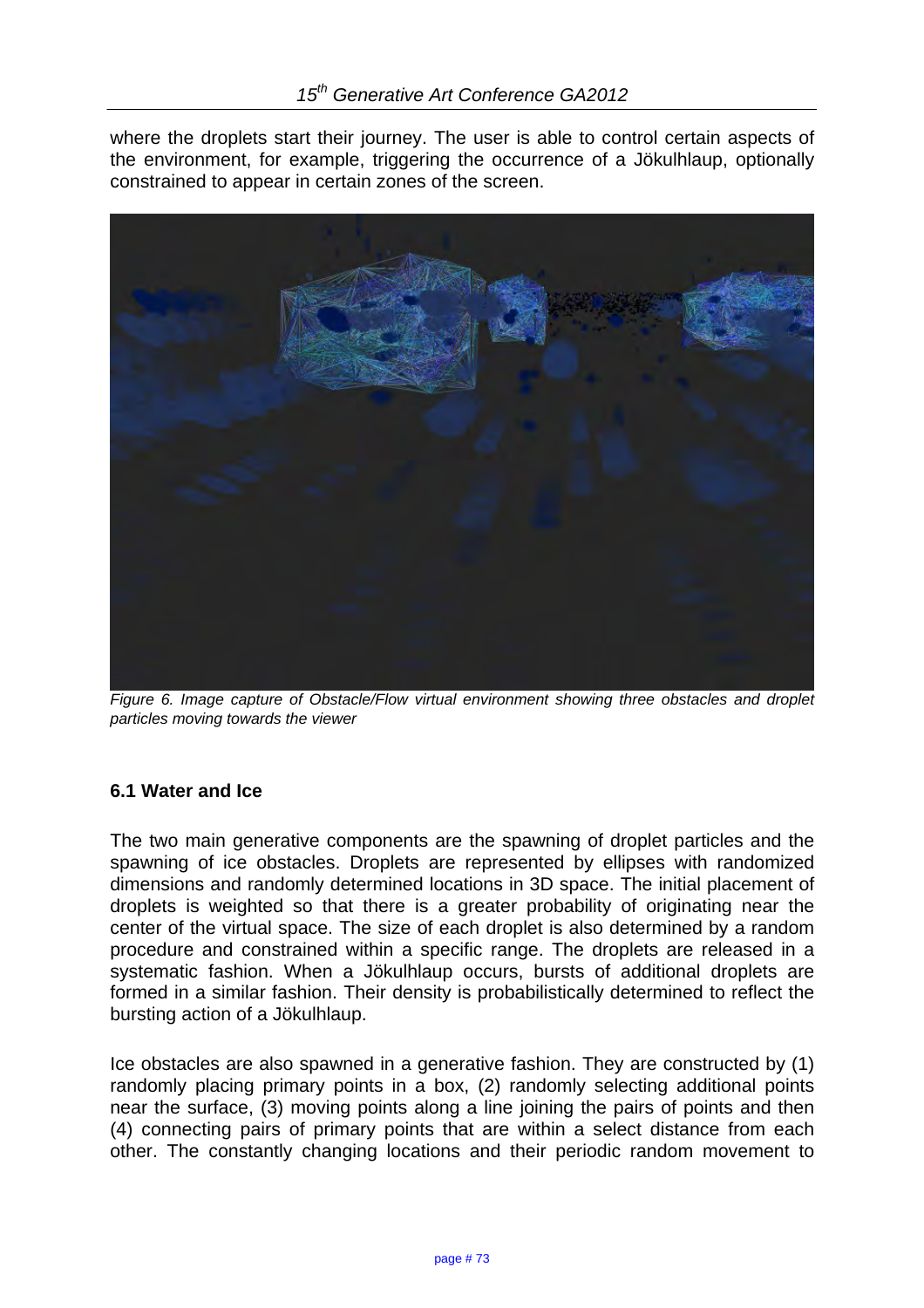other locations create dynamic fluid behavior that evokes both the rigid and the fluid characteristics of melting ice. The dimensions of the obstacle, the color of lines joining primary pairs of points and the location of the obstacle are also random, within certain parameters controlled by the user.

#### **6.2 Physics of Environment: Flow, Terrain and Obstacles**

Principles of physics ground the behavior of both obstacles and droplets. Just as the idea of Jökulhlaups inspired the creation of the piece of generative art, the principles of physics provide a foundation for the environment. Both of these ideas are crucial to the vision of the collaborators and provide a touchstone for the artistic components.

Particle and fluid dynamics control some aspects of the flow of droplets. Gravity, current and the terrain affect the speed at which the particles flow; droplets are also subject to perturbations and to friction. The closer the particles are to the river bed the stronger the drag on them. The depth of the particles above the river bed influences their transparency. As each particle descends the river, it leaves a disappearing trail of previous positions. Droplets also interact with the obstacles. As droplets hit an obstacle they either pass through (if their size is small enough) or they are forced to go up along the surface of the obstacle, travel across the top and then descend on the other side to the depth originally assigned to them. At this point their velocity starts from 0 and progresses according to gravity and the terrain.

The ice obstacles are also grounded in principles of physics. As droplets hit an obstacle they begin to cause it to move down the river. The number of droplets needed to move the obstacle is a function of the size of the obstacle (which is randomly generated). Then as an ice obstacle begins to move it obeys the laws of gravity and the terrain beneath it, picking up speed as it descends. Figure 7 shows an ice obstacle about to move beyond the viewer.

## **6.3 Obstacles and Sound Field**

The sound system consists of a layered architecture to model water and ice-based phenomena specifically during Jökulhlaups. The sounds are produced in four separate layers, each serving a different purpose.

The first layer consists of continual ambient sounds. These form the substrate of the soundscape and mostly consist of natural sounds. Accompanying the continual sounds are rare ambient sounds that have starting times triggered by Jökulhlaups. These represent large-scale, but rare events, such as eruptions and displacement of large bodies of ice. Their presence is correlated to the overall water activity.

The third layer consists of localized sounds organized in a generative sense with each sound being driven by the properties of the visual obstacles. In this layer, each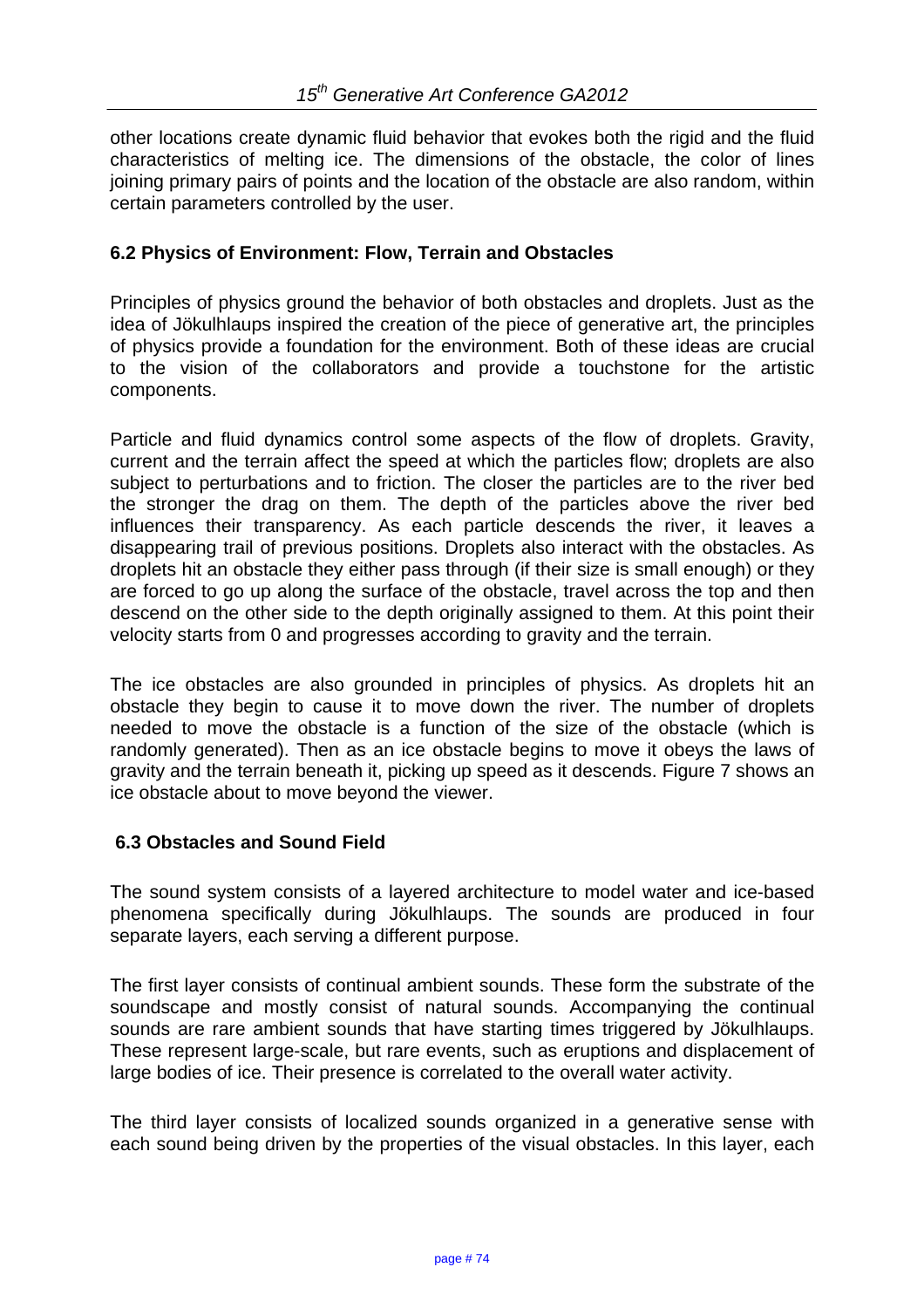obstacle sound is composed of many overlapping sound grains whose density, volume and location are controlled by the location of the obstacles and their proximity to the viewer. For example, figure 7 below shows an obstacle about to pass the viewer and the localized sound for that obstacle will reinforce that proximity. In order to enrich the sonic scene and make it more accessible to the viewer, obstacle sounds are designed to have differentiable sound textures.

The sound grains are of varying length and different for each obstacle. They are organized on-the-fly to depict the intensity of the flow of water as experienced by its associated obstacle. In addition to the three general parameters for each obstacle sound, the grains that make up the sound are also internally randomized to obtain a range of gain and pan values around their target values. Similar to the third layer, sounds in the fourth layer are controlled by the location of the visual obstacles and proximity to the viewer, but in this case these affect the sound filtering parameters. The sounds in this layer are filtered abstract, noise-like sounds. Time-varying filters allow spectral modifications to take different forms according to the obstacles' properties.



*Figure 7. Obstacle form leaving screen*

## **6.4 Jökulhlaups**

The user is able to cause a Jökulhlaup with a key press. When this occurs there is a burst of ice particles at the top of the screen. In addition, to help depict the explosive nature of this event, an image related to such an event is randomly chosen from a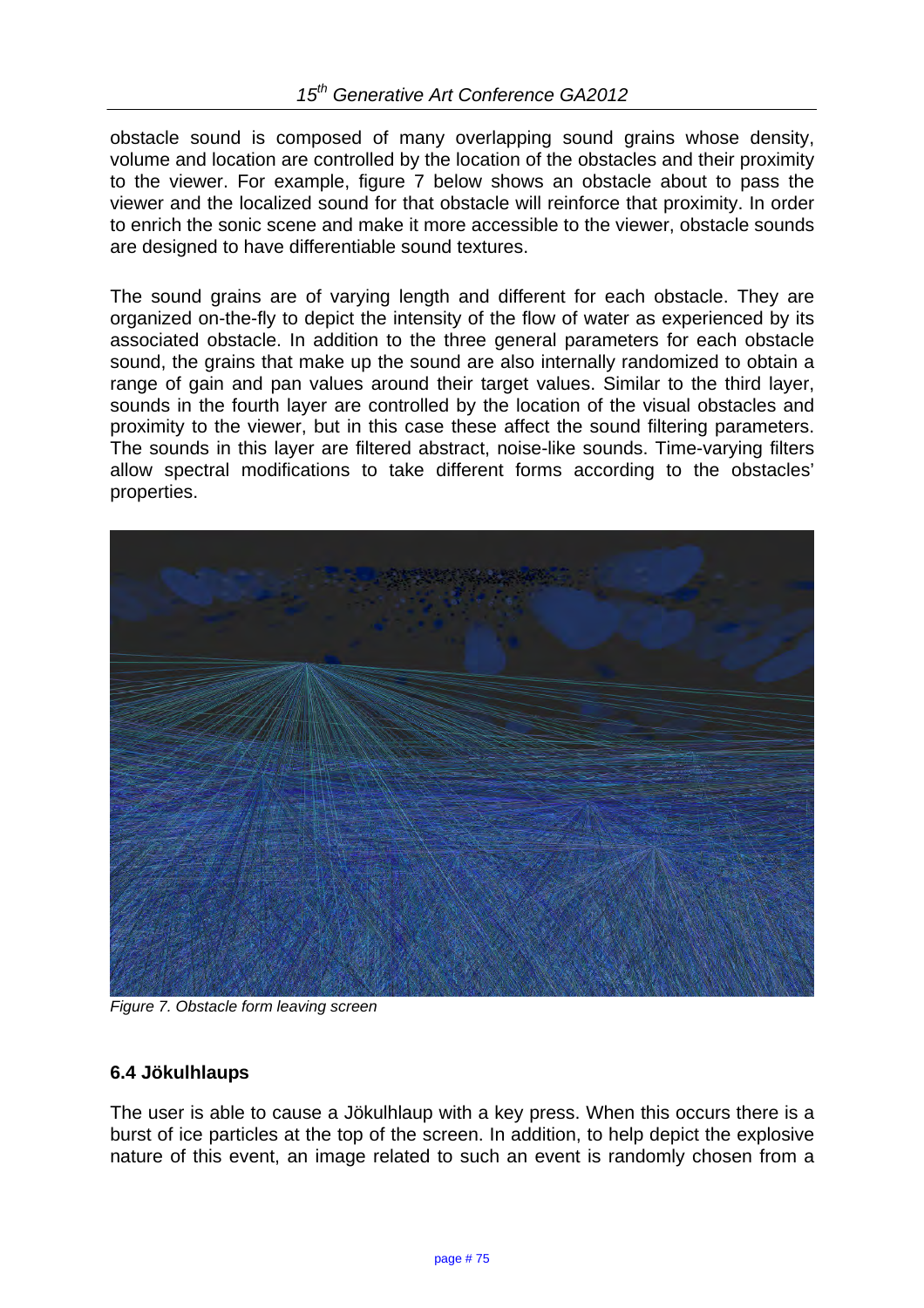collection and it appears on the screen, filling it up. Then, very quickly, the image explodes into a 3D world, moves toward the viewer and disappears. The image is divided into blocks of pixels, each colored with the original tint and whose z-position is determined by the brightness of the pixels (thanks to Daniel Shiffman for this idea). In Figure 8 below this phenomenon is illustrated.



*Figure 8. Jökulhlaup image burst and source image* 

# **7. Summary and Future Directions**

This collaborative piece of generative art is grounded in natural phenomena and natural sounds. But then it uses the flexibility of the digital to create a more randomized, unpredictable and abstract interpretation of these natural phenomena.

Additional plans for this environment are to give the user more control over the speed and density of the droplets as well as more control over the ice obstacles' size and behaviour. Future plans include developing this project as a projected video installation where the user is able to control the events through gestures tracked by devices, such as the Kinect, that conveniently help acquire depth and image information. In addition, the viewer would herself become an obstacle and droplets would move around her. Another version could involve 3D viewing and spatialized audio to increase user immersion.

#### *Acknowledgement*

The authors would like to thank Donald Blevins, Fellow of the Ammerman Center for Arts & Technology, for his assistance.

## **8. References**

[1] Openprocessing.org (Portions of the code is based on the Openprocessing.org source code of "Unexpected Connections" by Thomas Sanchez Lengling.)

[2] Baird, B., Izmirli, O., Wollensak, A., (2011): "DEEP/PLACE: site-based immersive history", ISEA, Proceedings of the International Symposium of Electronic Arts, Istanbul, Turkey.